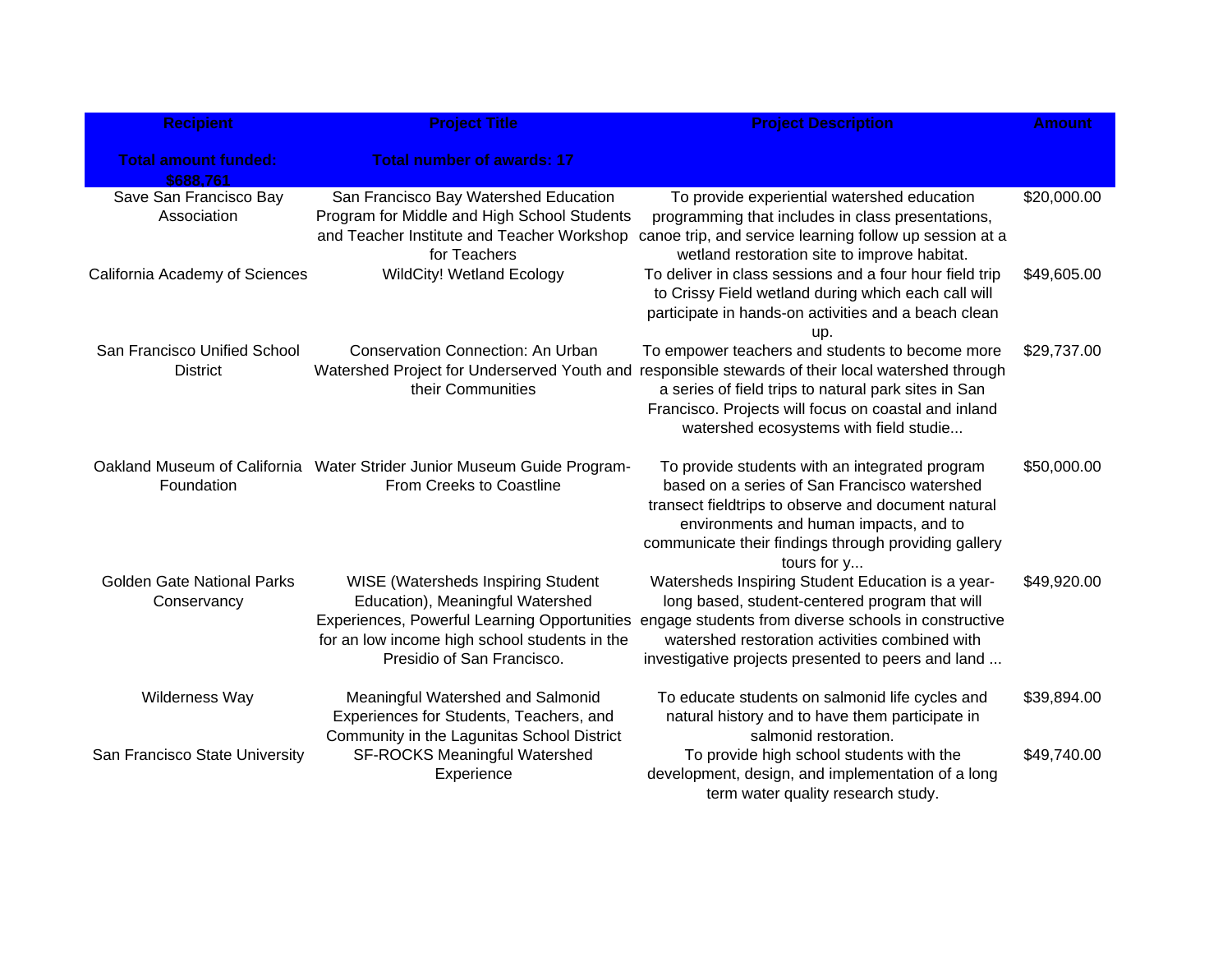| <b>Recipient</b>                                                  | <b>Project Title</b>                                                                             | <b>Project Description</b>                                                                                                                                                                                                                                             | <b>Amount</b> |
|-------------------------------------------------------------------|--------------------------------------------------------------------------------------------------|------------------------------------------------------------------------------------------------------------------------------------------------------------------------------------------------------------------------------------------------------------------------|---------------|
| New Haven Unified School<br><b>District</b>                       | Bringing Sciences to Life for Students,<br>Teachers, and Community                               | To engage students in learning science and<br>environment protection of the San Francisco Bay<br>watershed by providing teachers with professional<br>development in the area of marine science education.                                                             | \$26,010.00   |
| The Marine Mammal Center                                          | The Marine Science Discovery Program for<br>underserved high school students of the bay<br>area. | Students will learn about marine mammals and their<br>ecosystems. Perform hands-on lab exercises<br>alongside research biologists, and spend a day on<br>the San Francisco Bay collecting and analyzing field<br>samples as well as a day in the Marin Headlands<br>CO | \$37,273.00   |
| The Bay Institute of San<br>Francisco                             | The Students and Teachers Restoring A<br>Watershed (STRAW) Project                               | To provide K-8th grade students with Meaningful<br>Watershed Experiences through hands-on<br>restoration and watershed studies on tributaries to<br>San Francisco Bay.                                                                                                 | \$50,000.00   |
| Earth Island Institute                                            | Watershed Action Program                                                                         | To provide low income students and teachers<br>opportunities to connect with the natural watershed<br>habitat by taking them into the field to conduct<br>investigations and explore a creek, bay, or wetland<br>environment.                                          | \$46,316.00   |
| Marin County Office of<br><b>Education dba Phoenix</b><br>Academy | The Effects of Development on the Wetlands<br>of Marin County                                    | Commercial and residential developments have been<br>constructed near tidal wetlands in Marin, this project<br>will study the look of the wetlands and the ability to<br>absorb flood waters and filter the pollutants in runoff<br>water.                             | \$10,000.00   |
| <b>Bay Model Association</b>                                      | SF Bay and Beyond for K-12 Students and<br><b>Teachers</b>                                       | To provide middle and high school students with<br>estuarine and marine interdisciplinary classroom and<br>field-based learning adventures through 'Bay Quest'<br>and curricula.                                                                                       | \$46,258.00   |
| <b>Headlands Institute</b>                                        | Engaging Urban Schools in Watershed<br>Investigation at the Headlands Institute                  | To conduct investigative watershed education and<br>watershed stewardship projects in parks and at<br>home.                                                                                                                                                            | \$49,266.00   |